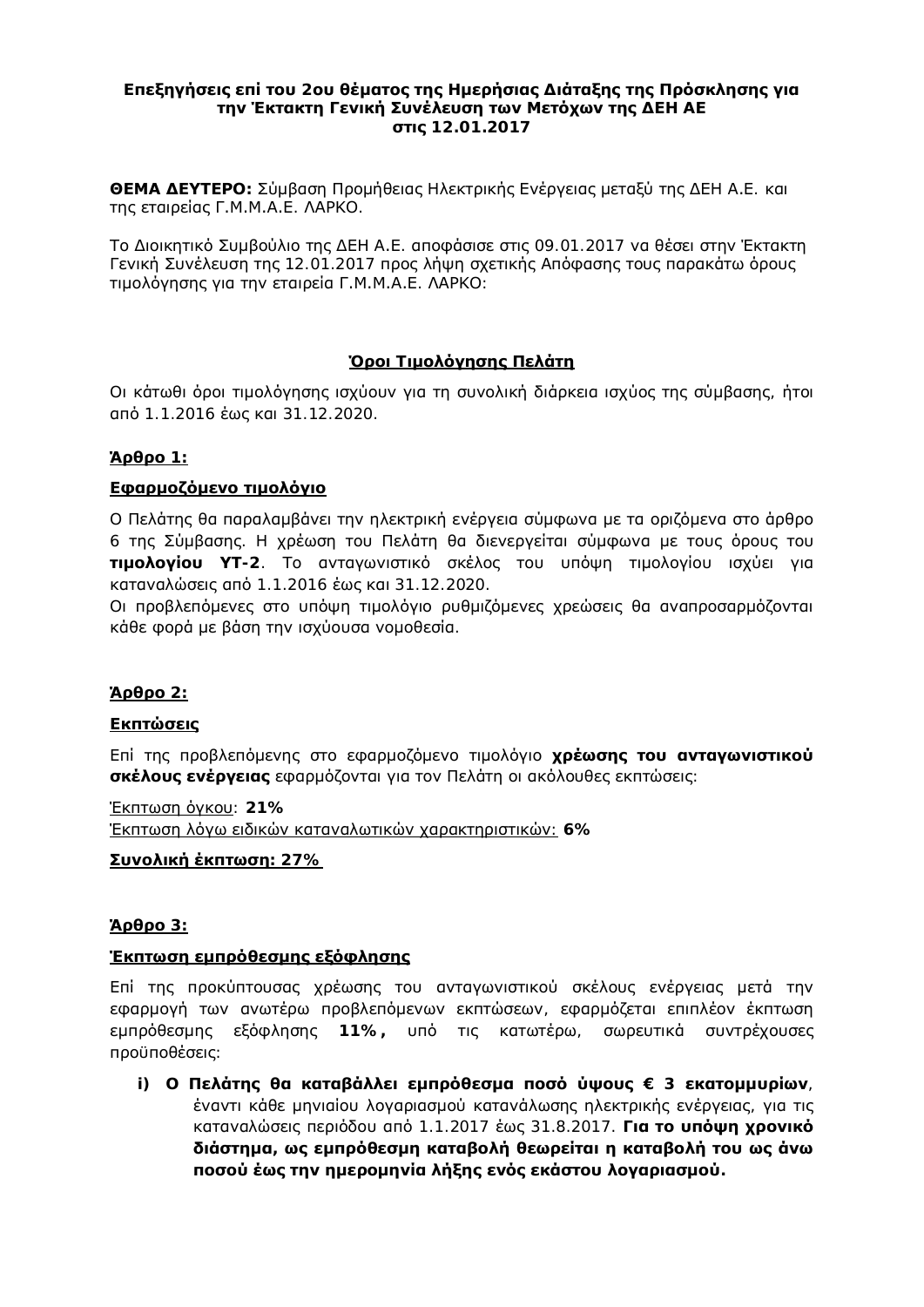Μετά το τέλος της πιο πάνω χρονικής περιόδου, η εναπομείνασα οφειλή έως την πλήρη εξόφληση κάθε λογαριασμού που έχει εκδοθεί, θα ρυθμιστεί σε 16 ισόποσες μηνιαίες δόσεις, αρχής γενομένης από το Σεπτέμβριο 2017 και θα ολοκληρωθεί το Δεκέμβριο 2018.

- ii) Με την επιφύλαξη των αναφερόμενων ανωτέρω υπό 3(i), ο Πελάτης θα εξοφλεί nλήρως κάθε μηνιαίο λογαριασμό του έως την ημερομηνία λήξης αυτού, για τις  $\kappa$ αταναλώσεις περιόδου από 1.9.2017 έως 31.12.2020. Ποσό τουλάχιστον  $\in$  3 εκατομμυρίων κάθε μηνιαίου λογαριασμού θα εξοφλείται απευθείας από ΤΟΥ/ΤΟυς μεγαλύτερο/μεγαλύτερους πελάτες της Γ.Μ.Μ.Α.Ε. ΛΑΡΚΟ, δυνάμει εκχώρησης ισόποσων απαιτήσεων της Γ.Μ.Μ.Α.Ε. ΛΑΡΚΟ προς αυτούς.
- iii) Η ως άνω έκπτωση εμπρόθεσμης εξόφλησης 11% δύναται να ανέλθει σε ποσοστό 15%, εφόσον οι συνθήκες επιτρέψουν στον Πελάτη να προχωρήσει σε προπληρωμή έναντι ετήσιας κατανάλωσης.

### **φθρο** 4:

# Προσαύξηση του ανταγωνιστικού σκέλους με βάση την τιμή νικελίου όπως **διαμορφώνεται στο** London Metal Exchange (LME) [Χρηματιστήριο Μετάλλων <u>Λονδίνου]</u>

Η χρέωση του ανταγωνιστικού σκέλους, όπως διαμορφώνεται μετά την εφαρμογή των ανωτέρω υπό άρθρα 1 έως 3, **προσαυξάνεται** με βάση τον ετήσιο μέσο όρο της **<u><b>επίσημης τιμής νικελίου** (official price – LME cash) **όπως αυτή ανακοινώνεται**</u> **<u>στην ιστοσελίδα του LME ([www.lme.com](http://www.lme.com/))</u>, σύμφωνα με τα κατωτέρω υπό (i) έως <u>lii) (« τιμή LME»), εκπεφρασμένης σε ευρώ (** $\in$ **) βάσει της επίσημης ισοτιμίας</u>**  $E/S$ , **όπως αυτή ανακοινώνεται από την Ευρωπαϊκή Κεντρική Τράπεζα. Ειδικά για** Inv πρώτη εφαρμογή του παρόντος όρου, συμφωνείται ότι για τον υπολογισμό της προσαύξησης θα ληφθεί υπόψη ο ετήσιος μέσος όρος της επίσημης τιμής νικελίου (official price – LME cash) όπως αυτή ανακοινώνεται στην ιστοσελίδα του LME, εκπεφρασμένης σε ευρώ (€) σύμφωνα με την επίσημη ισοτιμία €/\$ όπως αυτή που ανακοινώνεται από την Eυρωπαϊκή Κεντρική Τράπεζα, για την περίοδο από 1.1.2016 έως 31.12.2016:

- i) Η ανωτέρω προκύπτουσα χρέωση παραμένει **σταθερή** (*κατώτατη χρέωση*) για τιμή LME χαμηλότερη ή ίση με δεκατέσσερις χιλιάδες ευρώ ανά τόνο (14.000 **€/tn**).
- ii) Η ανωτέρω προκύπτουσα χρέωση προσαυξάνεται για τιμή LME **άνω των** 14.000 **€/tn ljĮLj ƿǔǐ 27.000 €/tn** ljĮIJƾ **2,00 €/MWh Įnjƾ 1000 € ĮǘǍdžıdž IJdžǐ** *IIμής* LME, ως ακολούθως: